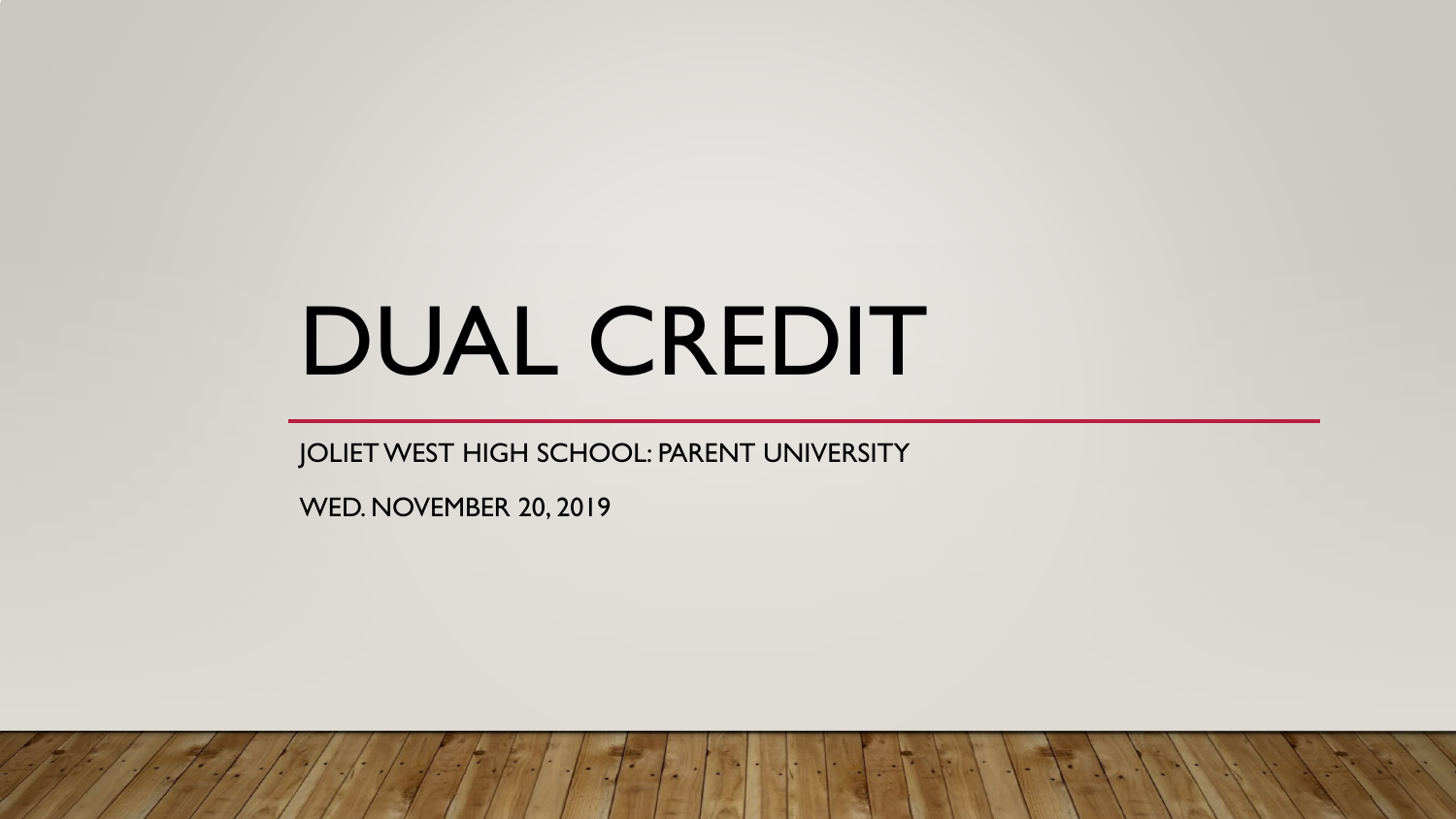## WELCOME TO DUAL CREDIT

• As a Dual Credit student, you will have the opportunity to experience life as a college student while still in high school. However, this also means you now have the responsibilities that are part of college life.

• This presentation is designed to help familiarize you with the Dual Credit program at JTHS, your responsibilities as a student, and the resources available to help ensure your academic success.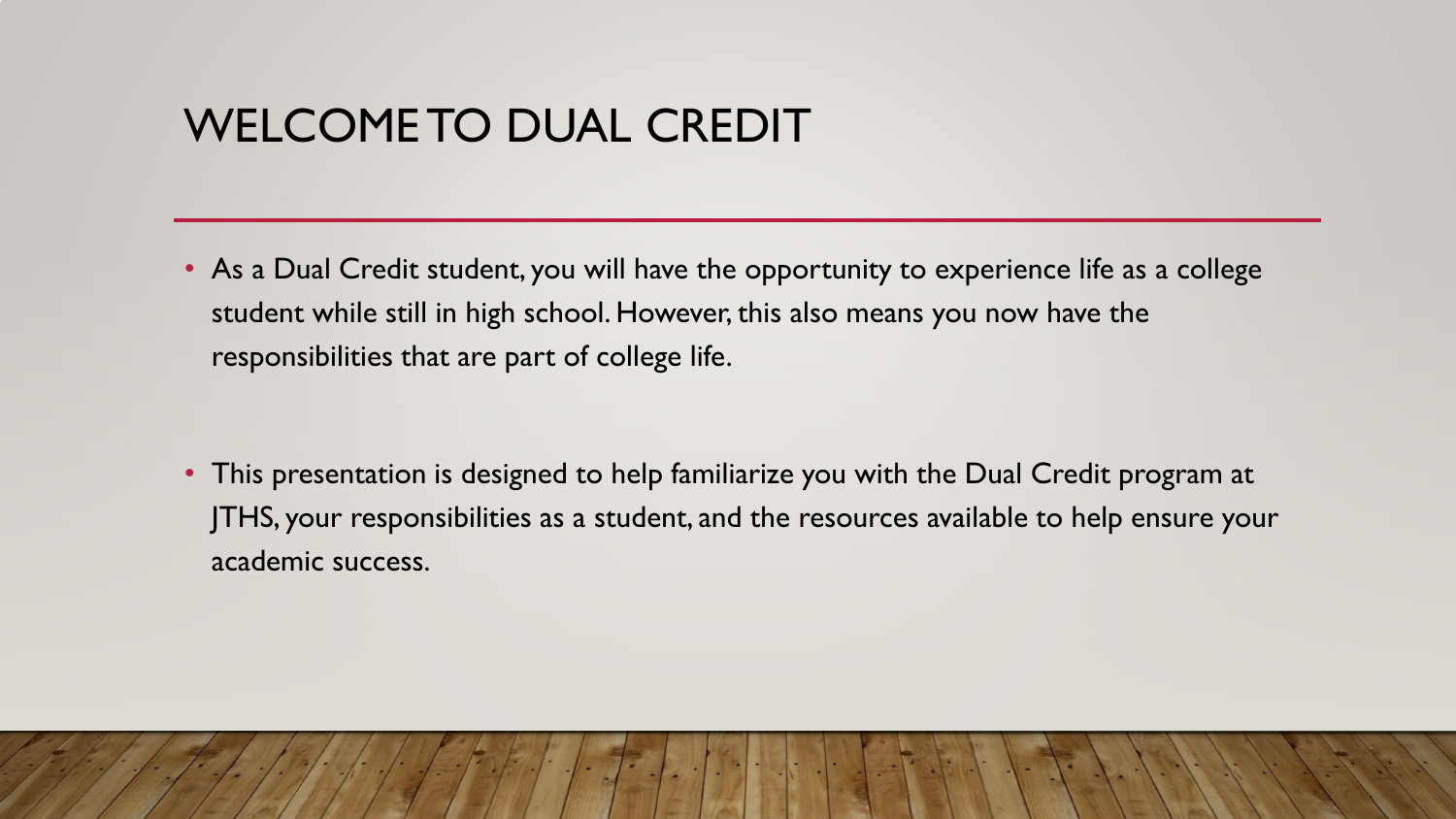#### WHAT IS DUAL CREDIT?

- The Dual Credit program is a partnership between JJC and area high schools and career centers. Junior and senior high school students earn both high school and college credit upon successful completion of Dual Credit courses.
- Note: Sophomores are now able to earn dual credit in Math 142.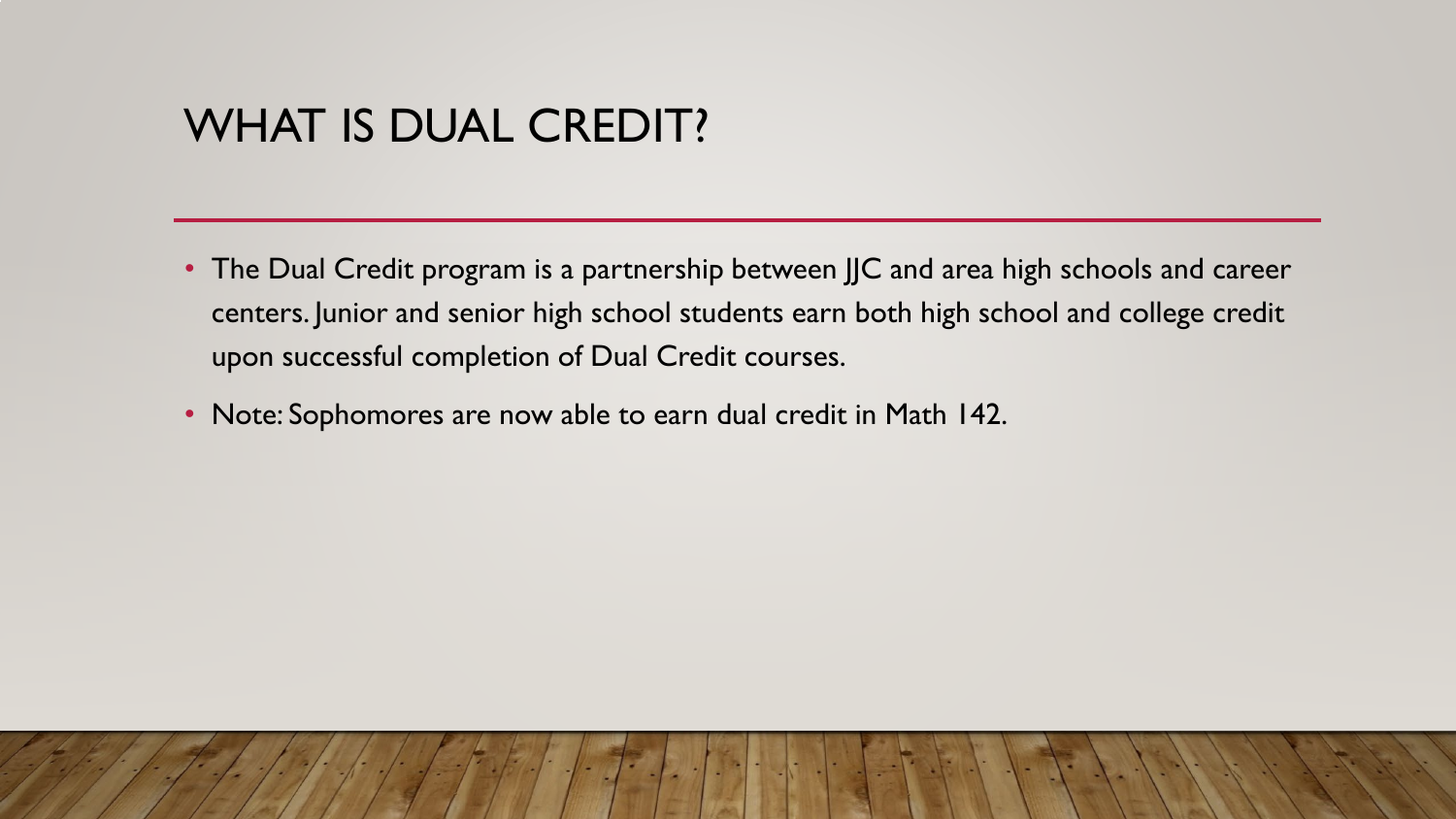### BENEFITS OF DUAL CREDIT

- Earn College Credit Prior to High School Graduation
- Reduces overall college costs
- Students are considered JJC students and therefore granted access to JJC resources and activities on campus.
- Students can take dual credit courses as part of the regular school day.
- Dual credit courses help prepare students for the transition to college by engaging them in college-level work.

Note: There is a \$50 cost per dual credit course which may be paid online through JJC's Dual Credit website.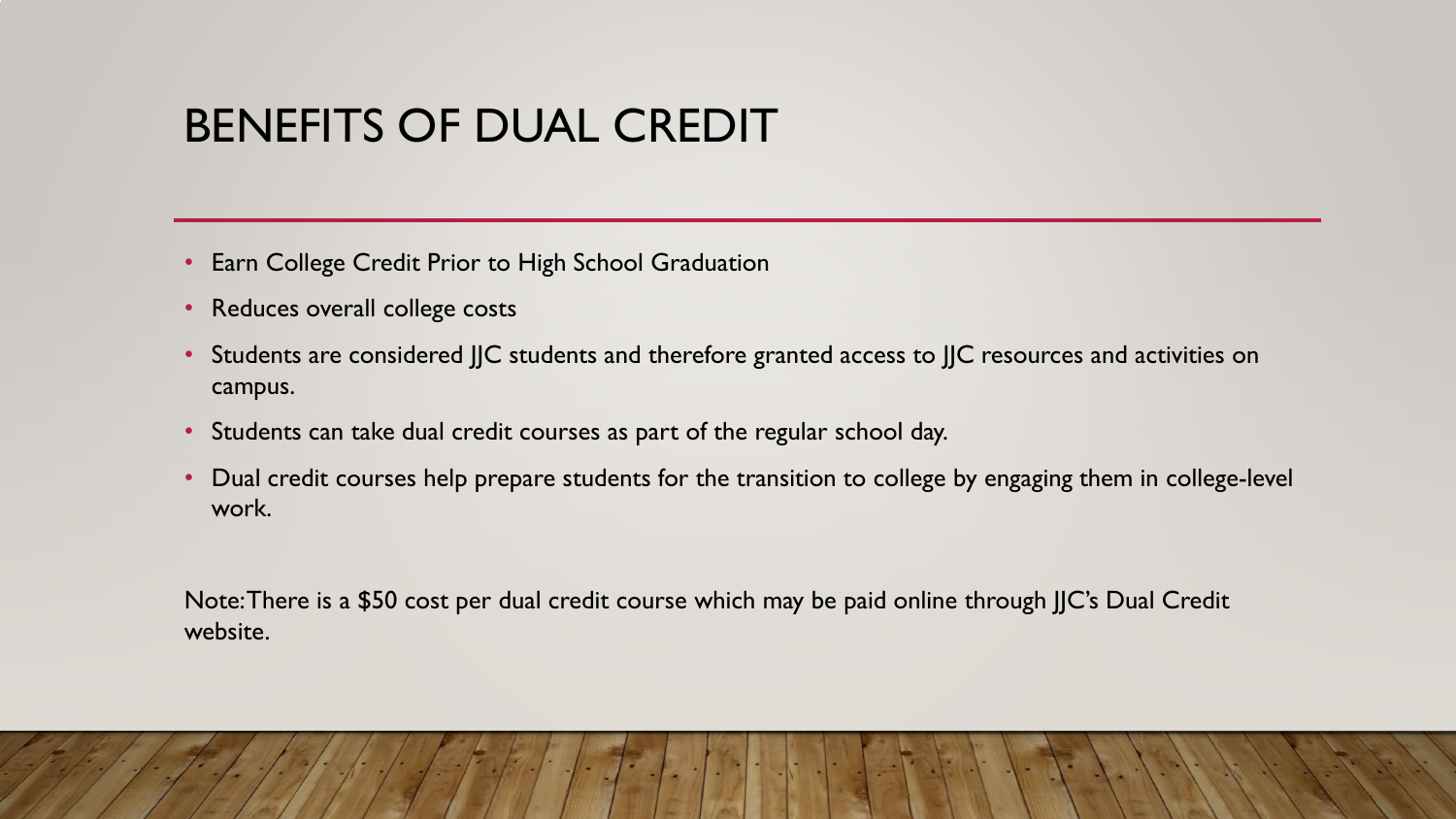# DUAL CREDIT OPTIONS FOR 2020-2021

| <b>Applied Life</b>      | Mathematics                | Science                  |  |  |
|--------------------------|----------------------------|--------------------------|--|--|
| <b>KIN 207 First Aid</b> | <b>AP Statistics</b>       | <b>Biology 151/152</b>   |  |  |
| <b>KIN 200 Personal</b>  | <b>Pre-Calculus and</b>    | <b>Chemistry 101/102</b> |  |  |
| <b>Trainer</b>           | <b>Trigonometry Honors</b> | <b>Arboriculture</b>     |  |  |
| English                  | <b>AP Calculus AB</b>      | <b>Floral Design I</b>   |  |  |
| Rhetoric 101/102         |                            | <b>Greenhouse</b>        |  |  |

- *Management and Production*
- *Introductory to Horticulture Science*
- *Landscape Plans*

*Only Taught at JJC*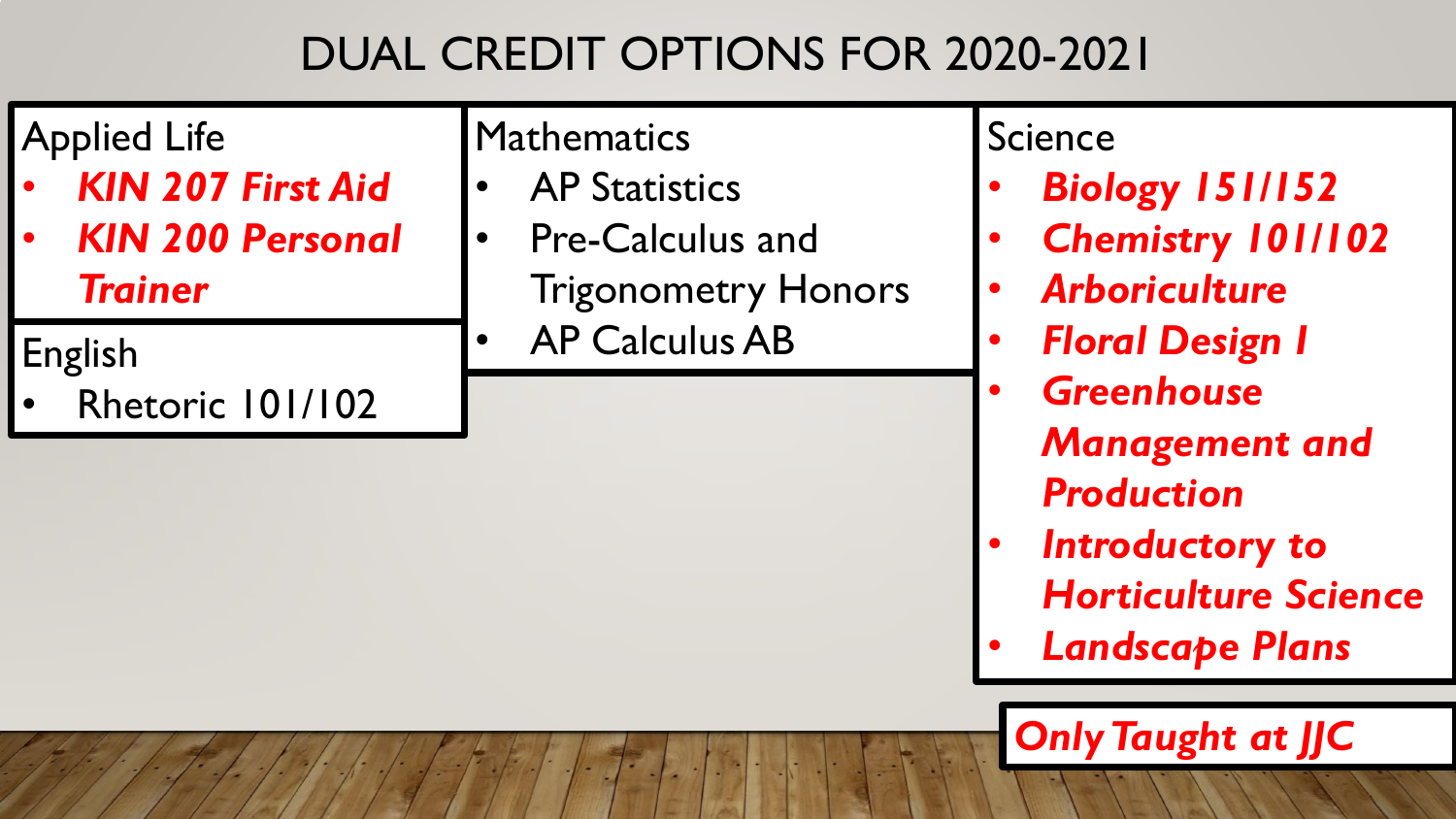# DUAL CREDIT OPTIONS FOR 2020-2021

## Health Occupations

• *NA 101 Certified Nurse Assistant Training Program*

# Business Ed.

• Orientation to Business & Personal Finance

### Technology and Engineering

- Tech CAD, Architectural Drafting or Engineering Graphics or Advanced Drafting
- Vocational Auto Mechanics I

# **FACS**

- **Consumer** Economics
- Exploring the Teaching Profession

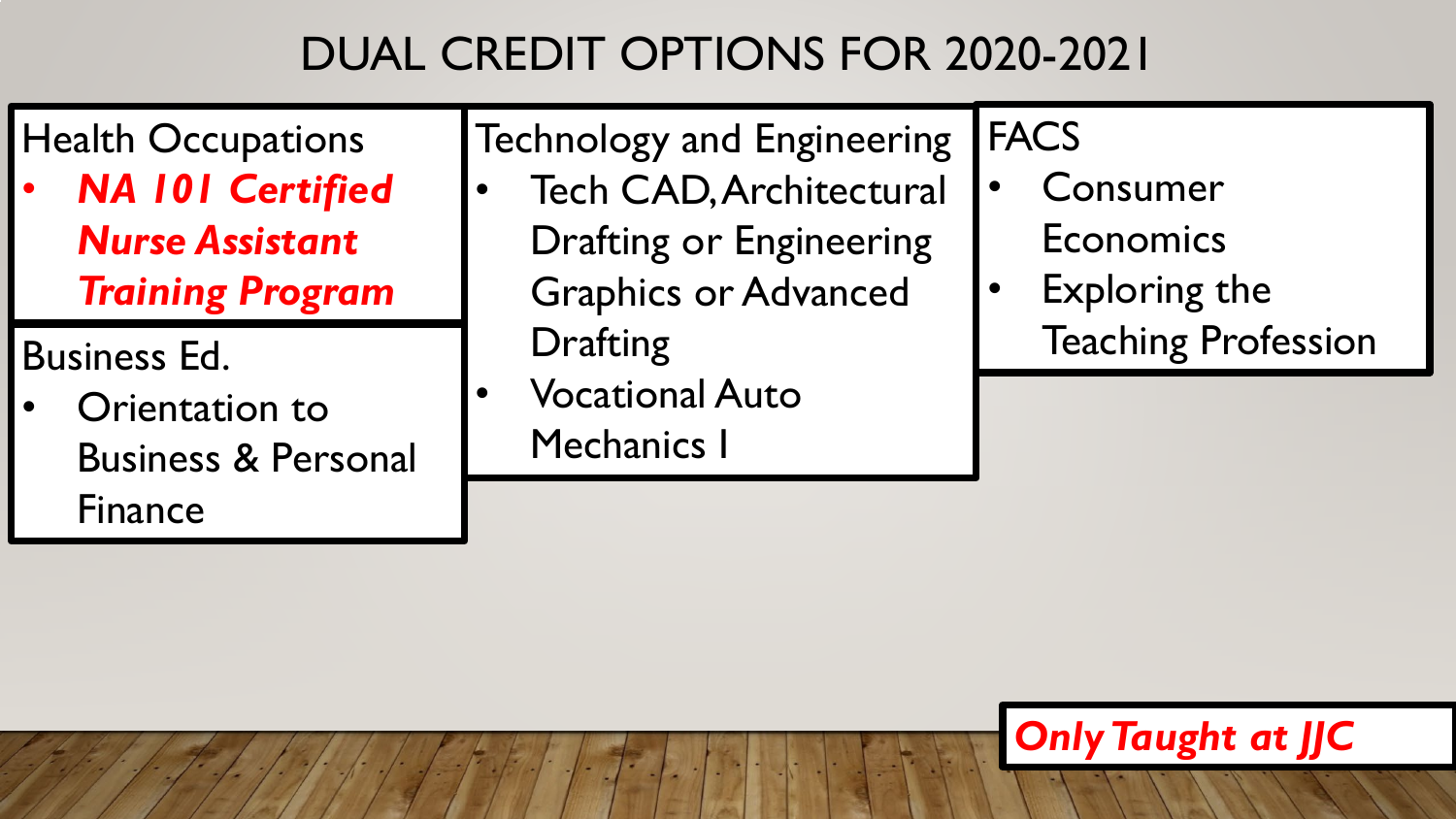# DUAL CREDIT OPTIONS FOR 2020-2021

#### Advanced Integrated Maintenance Program (AIM)

- **Basic Wiring and Circuit Design**
- **Electrical Controls for HVAC/R**
- Industrial Maintenance and Fundamentals
- **Industrial Fluid Power**

#### Emergency Services and Fire Science

- **IIC FSCI 101 Principles of Emergency Services**
- **JC FSCI 102 Introduction to Fire** Prevention
- JJC EMS 101 First Responder

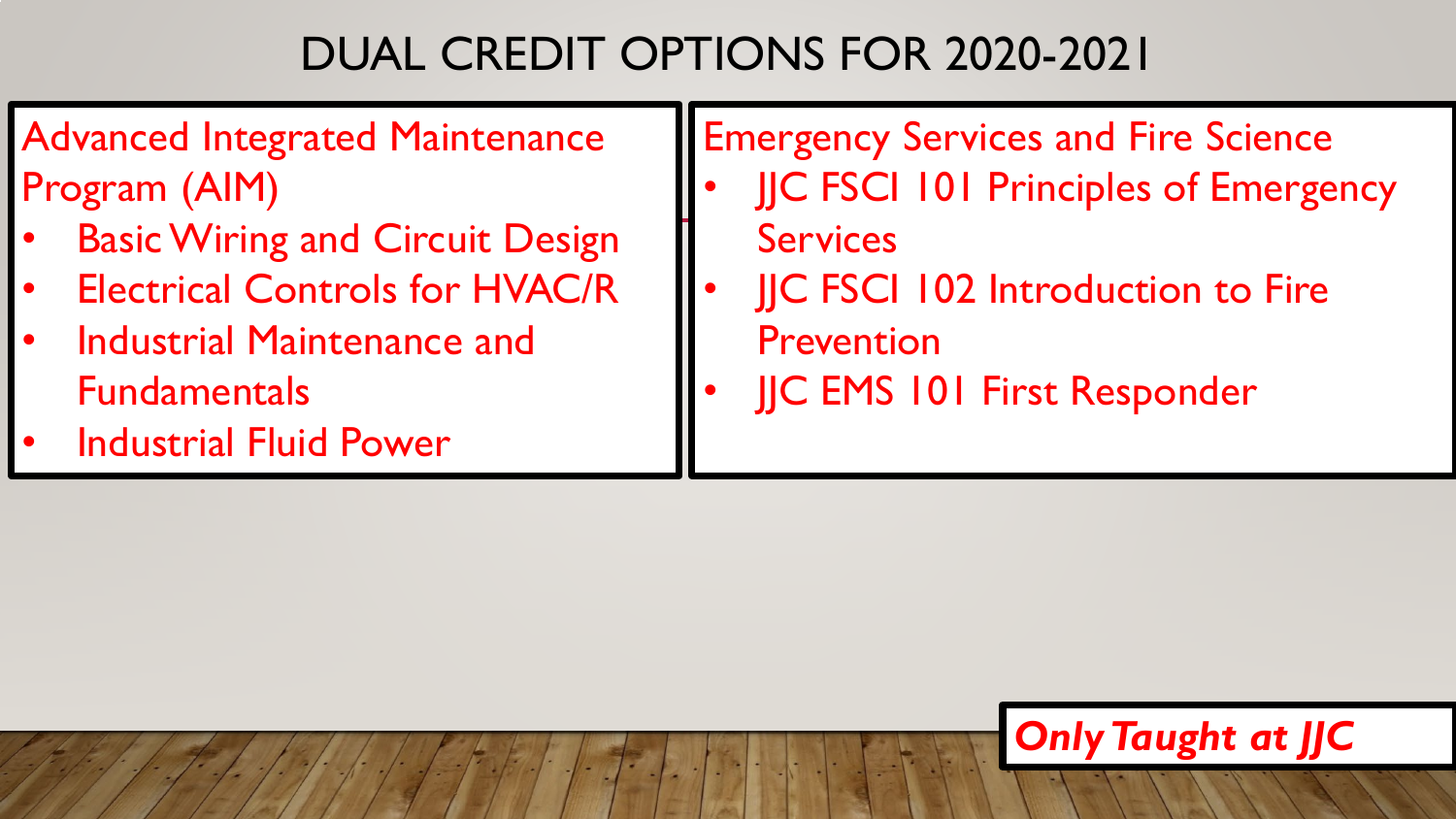## ENGLISH DUAL CREDIT

- Students who do not qualify with a placement score through ACCUPLACER or SAT/ACT may take the SUCCESS NAVIGATOR ASSESSMENT (SN). This is a non-cognitive college readiness exam. If students score high enough on the SN a lower ACCUPLACER threshold will be accepted.
- There will be a maximum of two attempts on ACCUPLACER. When student exhausts ACCUPLACER attempts they will be permitted to take the SUCCESS NAVIGATOR.
- There will be a fee for each attempt on ACCUPLACER (\$10). There is no fee for SN.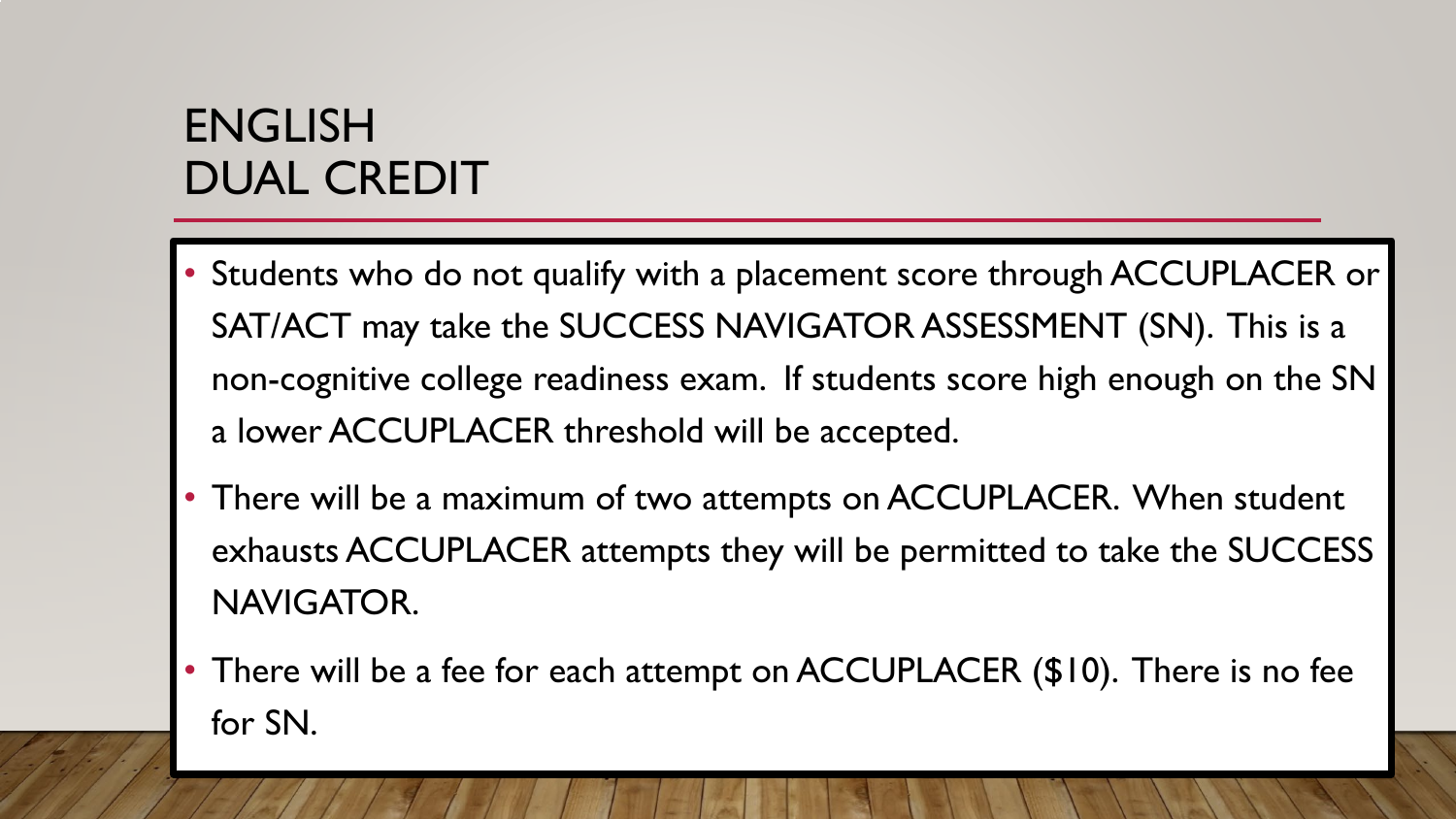#### ENGLISH: DUAL CREDIT

|                | <b>ACCUPLACER</b>           | <b>ACT</b> | <b>COMPASS</b>              | <b>HiSET</b> | <b>SAT (2015)</b>            | <b>SAT</b><br>(2016)                                       |
|----------------|-----------------------------|------------|-----------------------------|--------------|------------------------------|------------------------------------------------------------|
| <b>READING</b> | 80 or SN<br>"Green" &<br>70 | 20         | 81 or SN<br>"Green" &<br>75 | 15           | 450<br>(Critical<br>Reading) | 500<br>(Eval-<br>based<br><b>Reading &amp;</b><br>Writing) |
| <b>WRITING</b> | 7 or SN<br>"Green" & 6      | 20         | 75                          | 15           | 450<br>(Writing)             | 500<br>(Eval-<br>based<br><b>Reading &amp;</b><br>Writing) |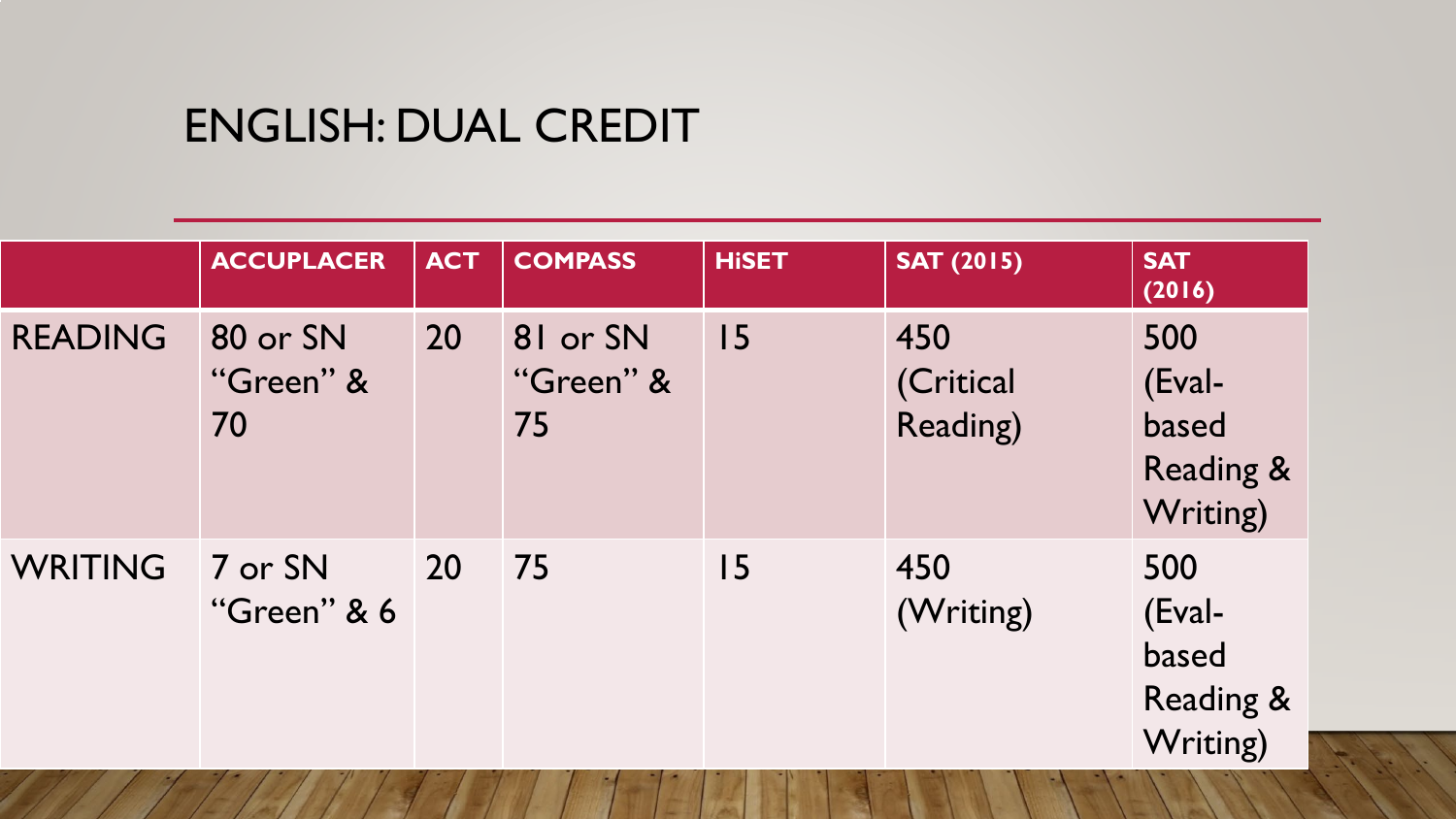## MATH: DUAL-CREDIT

#### **JJC Math Placement Test Scores for Dual-Credit Math Courses**

#### 2020-2021

|                  | <b>ALEKS</b> | <b>SAT</b>    | <b>ACT</b>   |
|------------------|--------------|---------------|--------------|
| <b>AP Stats</b>  | 40-100       | 530 or higher | 22 or higher |
| <b>Math 128</b>  |              |               |              |
| Honors Pre-Calc. | 54-100       | 590 or higher | 23 or higher |
| <b>Math 142</b>  |              |               |              |
| AP Calculus AB   | 76-100       | N/A           | N/A          |
| <b>Math 170</b>  |              |               |              |

#### **Note:**

- $\checkmark$  JJC dual credit General Education course fee is \$50 per course. Students may pay online through JJC's dual credit website: https://www.jjc.edu/getting-started/admissions/dual-credit
- √ All students enrolled in dual credit math courses are required to take the ALEKS placement test. Students will have multiple opportunities to improve their ALEKS score. (This must be done prior to the start of the school year)
- $\checkmark$  Must have successful completion of Geometry ("C" or better) for both semesters.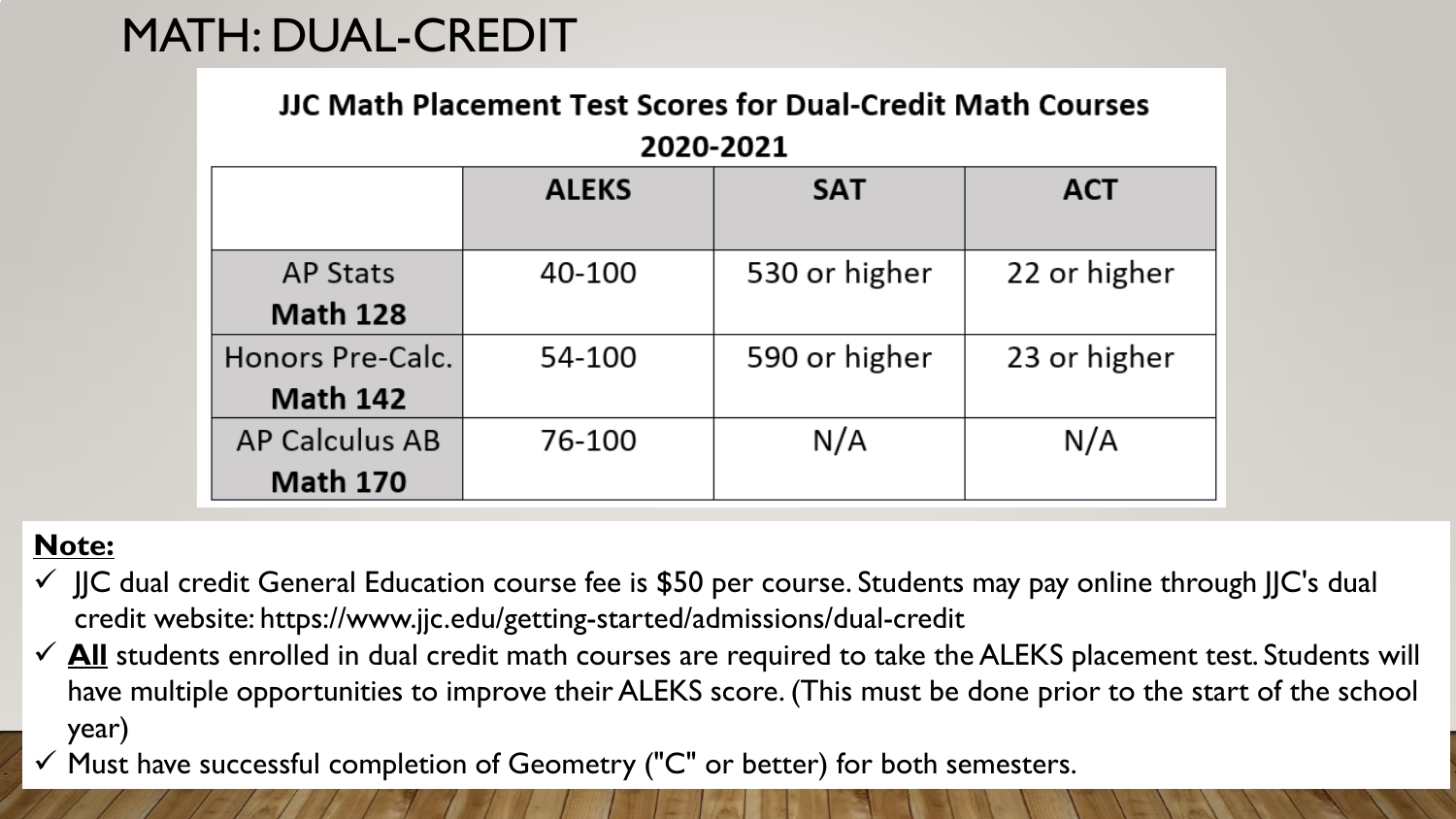## ENGLISH & MATH: DUAL CREDIT REGISTRATION

Students registering for Dual Credit **must register at JJC before** they are enrolled in the course at JTHS. Their JJC ID number must be included on JTHS forms.

Students **do not** need to have a qualifying score (SAT, ACT, ALEKS, Accuplacer) before enrolling in Dual Credit, however, placment scores must be met prior to the first day of class.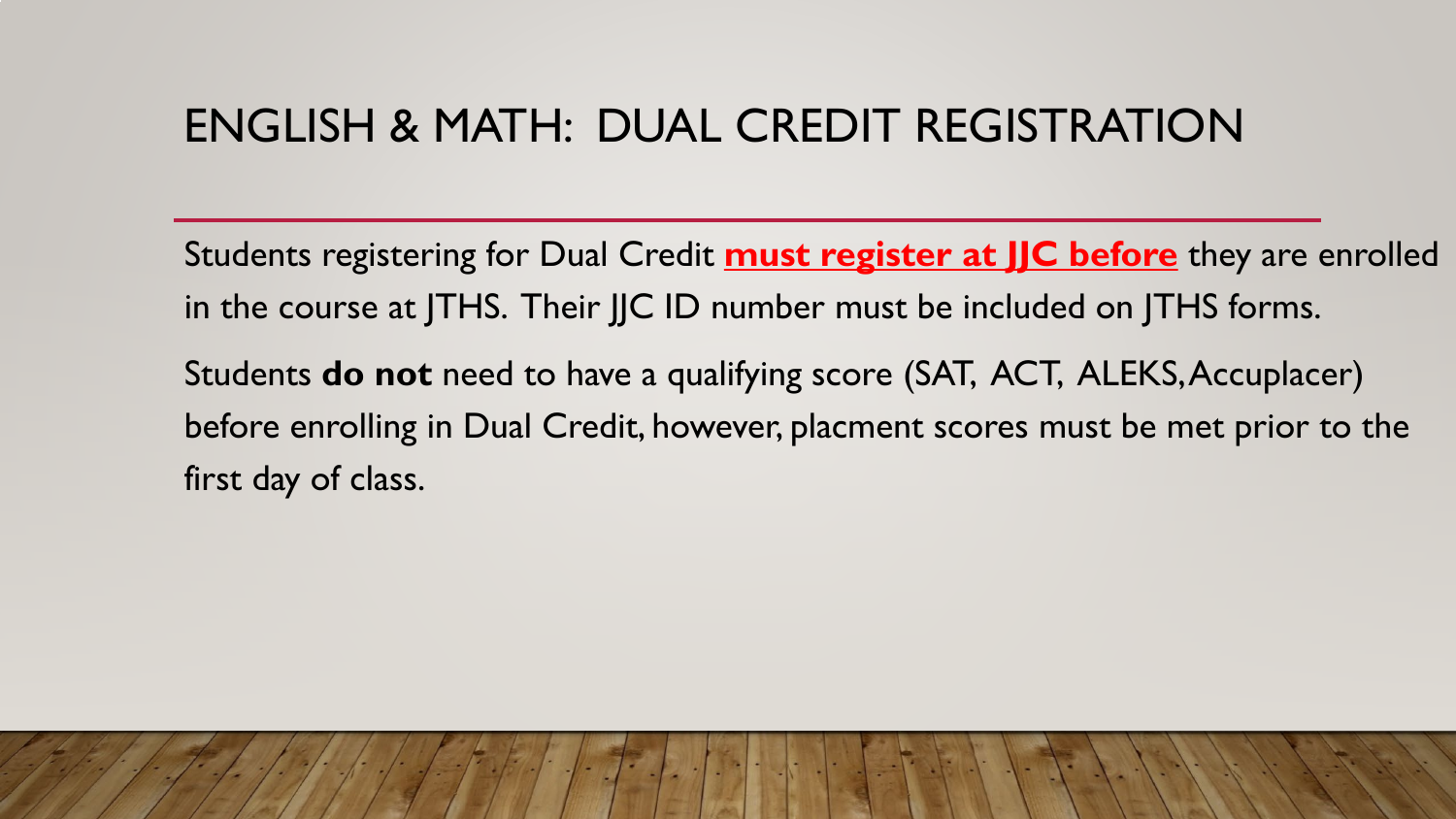#### CTE SPECIAL PROGRAMS

- Applications DUE: Feb 1
- See your counselor for more information.